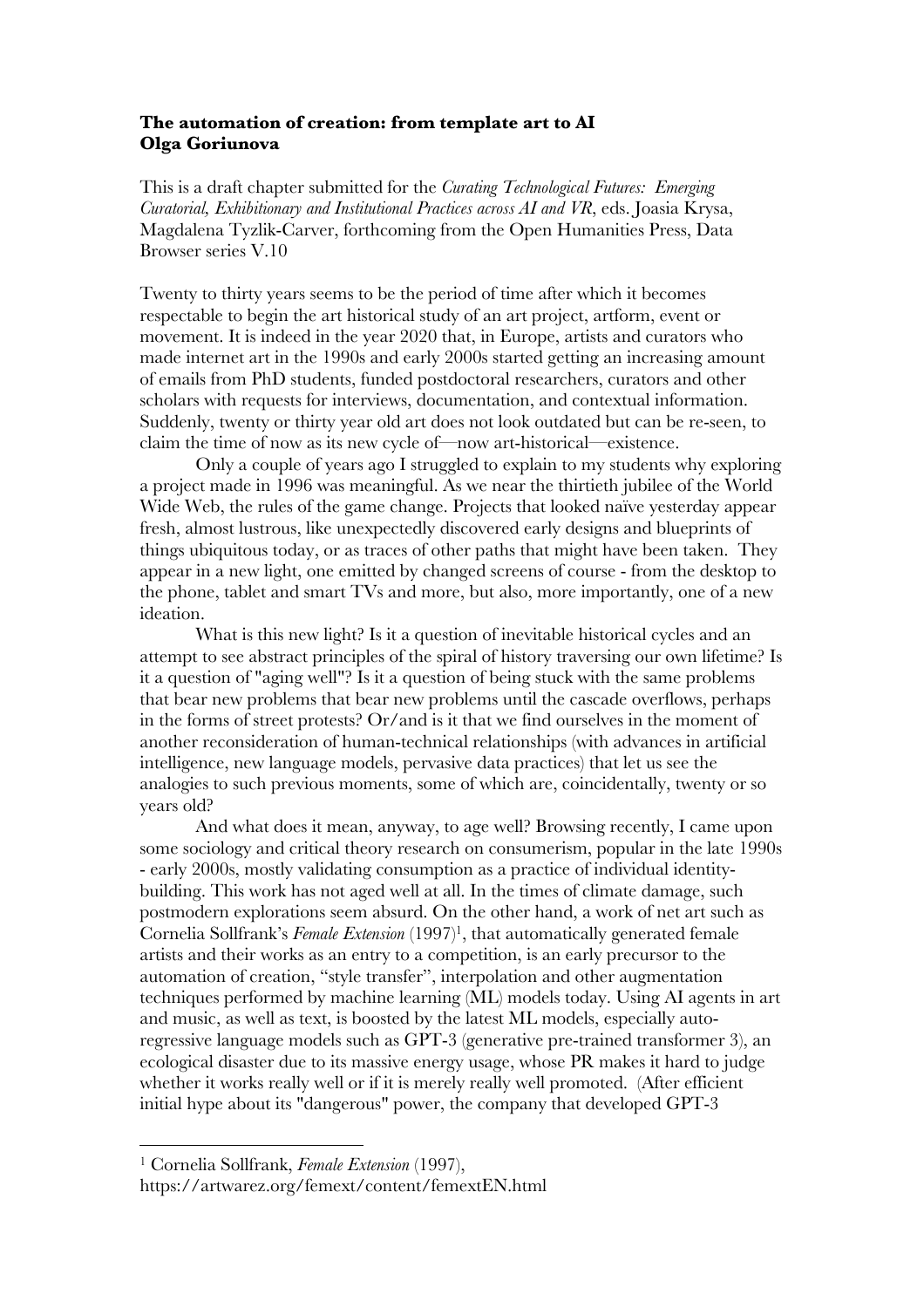received \$1bn investment by Microsoft in return for an exclusive license.) In any case, the art world is buzzing around the new keywords.

Today, it would be no problem to build upon the implementation of Cornelia Sollfrank's project by using new ML models to create identities for the invented artists, generate their unique faces, write their life stories and develop individual styles, alongside a plethora of original art works. A project that points in this direction is a series of experiments beginning in 2021 and led by Joasia Krysa in collaboration with a number of artists, *The Next Biennale Should Be Curated by a Machine*. <sup>2</sup> One of the core questions this work poses is why virtual artists generated in abundance to disrupt a model of artistic success based on gatekeeping and artificial scarcity should pretend to take on a human form. As posthuman arguments around ecology are strengthened, they should be joined by the animal artist, plant artist, and the non-human and nonliving artist. It is the struggle with the construction of "the artist" that Sollfrank's project worked with, and its state of being gendered as male and racialised as White and whose importance is derived from the notion of the Subject. The legacy of the concept of the Subject, foundational to the structures of our society: such as the economic (based around autonomous individuals with their own bank accounts and regimes of private property that produce subjects), medical (focused on contained bodies), legal (representing juridically formed subjects), political (reliant on voting subjects) and many others, is hard to shake. Consequently, many others are framed as unimportant non-subjects. Injecting those into the art-and other-scenes in forms that exist, are invented or predicted, is something that is currently being moved out of the hands of the artist and into the realm of artificial intelligence - where new problems of gatekeeping arise.

At the time *Female Extension* was made, the question of the subject was approached through a feminist, anti-colonial and ecological critique, and it was, as part of the backwash of the postmodern movement, also a question of the author (a category that had also been strongly reworked in historical avant-gardes.) Thinking about technology, or a specific piece of software, as an author, as a collaborator, was a distinctive feature of much of the net art and software art and related phenomena of the 1990s and early 2000s. These art forms conceptualised and practiced the extension of authorship to non-human infrastructural software environments and practices. But the pushback against the idea of the human authorial figure and a lively engagement with code, software and technical infrastructures as active agents was dampened by the general capitalist logic of reward, either of companies' shareholders or for individual artists. Much Post-Internet art, for instance, was keen to return to the model of individual success, and it was indeed the collective and self-deprecating dimension of internet art that was discarded first. Suddenly, from early 2010s, rarely could we see the kind of gestures common in the 1990s and early 2000s: when personal invitations were turned into collective platforms, artists contributed to actions under collective art pseudonyms, and some projects remained anonymous forever. (Perhaps now, the times have changed again, since in the year 2021 all entities nominated for the Turner Prize are collectives.)

There are some differences between how the questions of authorship, the agency of technology and the nature of the artwork were posed twenty years ago, for instance, in the previous alteration of this volume, *Curating Immateriality*, published in 2006, and the form into which these questions have now mutated. Projects and platforms of the late 1990s and early 2000s developed new art. While striving for

 <sup>2</sup> See https://ai.biennial.com/#about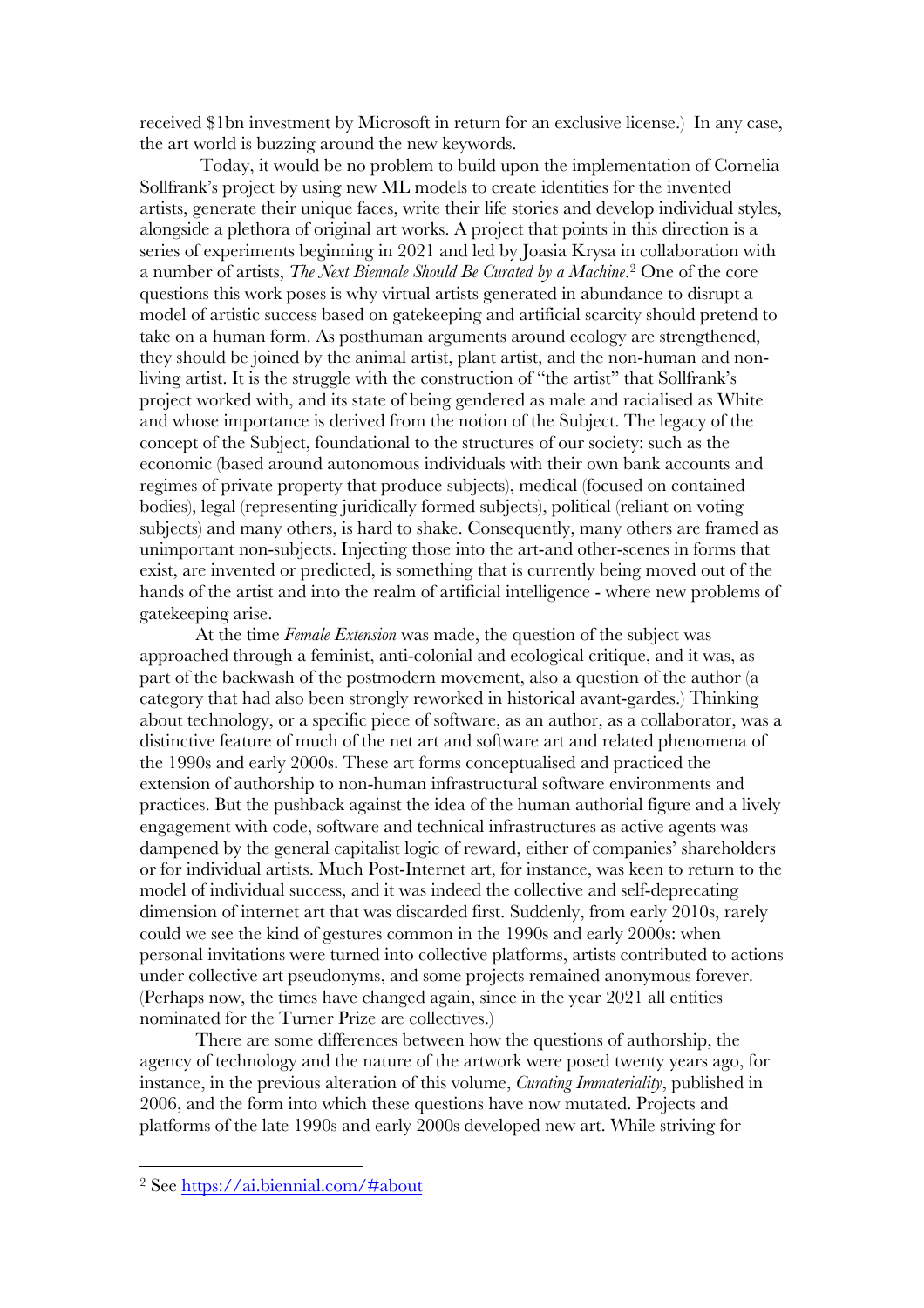agency shared with technology, the focus often remained on the communal workingout of a new aesthetics. In a sense, it was a practice birthing something aesthetically brilliant. In other words, it was an empiricist, materialist endeavor.

Today, related discussions are driven by related but changed questions: AI making art, curating automatically and personalising all data. Here, attention is squarely on the deep learning models that make art, rather than the art made by the deep learning models. The question is how your data is curated and personalised and what it means politically, rather than the detail of what it is that you are served. Previously, art developed an ethics of being anti-authorial, deprivileging certain forms of subject by making art that embodied such working methods as aesthetic propositions. Now, interest in curated data, machine generated text or AI art as a new aesthetic in its own right is rendered less visible. The attention is all on the models. Certainly, AI art "outputs", GPT-3 texts and algorithmic curation are created by such working processes. However, it is more often than not that these techniques are noncommunicable, proprietary or financially and ecologically expensive to play with, very demanding in terms of computational capacity, or solely driven by damaging economic and political considerations. At some level, we are not interested in what such technologies produce or what they do. We are interested in what they are, whether they are, indeed, extremely good and if so, what happens to the humans. In other words, it is an idealist horizon; we are, once again, asking questions about the ideal, as both a logical projection and a model, and how it shapes society.

The current moment brings us back to the questions of the artist-author, the curator, the subject and the agency of technology in new ways and for a number of reasons. Among them are incommensurability (between the human scale of the users and huge models / platforms / infrastructures delivering results) and nonexplainability3 (of deep learning models, driven by the sector's desire to hype their products and commercial secrecy as much as the formal difficulty of explanation). The scale has changed to one of art inhabiting hyper-infrastructure and selecting from its options, while the human figure has faded, but in a new way. On one hand, the question of the human subject-author and technological agency continues, undergirded by our narcissistic obsession with the figure of the human, with its rich history and its wide range of practices of discrimination, and with anxiety around antihuman figures to round it all off. On another hand, the question has morphed, from one foregrounding techno-infrastructural play, organisational aesthetics, and aesthetic brilliance, <sup>4</sup> to one of non-figural entities such as deep learning models, generative forces of technological production, and machinic dynamics, which indicate that the shift to the nonhuman has already occurred (while often intensifying the problems of gender, race, disability and ecology).

We are used to the problem of media art becoming defunct. The technological age is brutal. Conceptually, however, in today's moment of AI hotness, the projects we were involved with seem to have put pen to paper, starting to draw the lines that by now have subsumed our field of vision. In what follows, I will try to reconstruct some of the early sketches of the future we presently inhabit before coming back to the problem of coming to terms with the nonhuman now.

 <sup>3</sup> https://journals.sagepub.com/doi/full/10.1177/0263276420966386

<sup>4</sup> See the propositions of Olga Goriunova, *Art Platforms and Cultural Production on the Internet*. London: Routledge, 2011.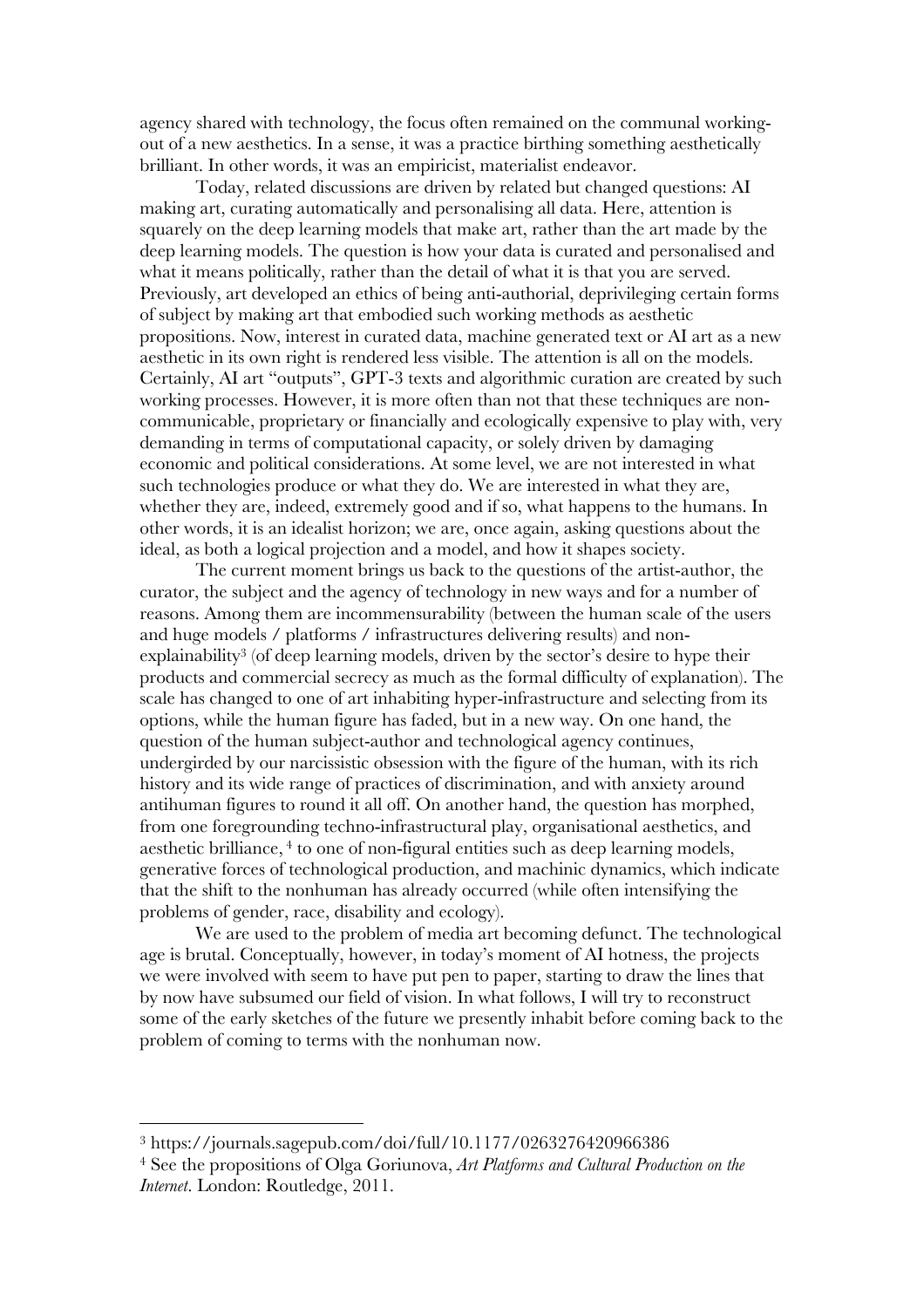#### **Runme and Automated Curation**

Runme.org is a software art platform developed in 2003 by Amy Alexander, Alex McLean (who also coded it), Alexei Shulgin and I. Art platforms had flourished for a few years just before social media platforms came about and obliterated everything. The spaces, infrastructures and practices for growing art that I group under the umbrella of art platforms were self-determining human-technical experiments in organisation that highlighted, stored, contextualized, brought together, put into contradiction, reframed, and valued novel art forms, thus formulating new aesthetics. 5 They were either specifically designed to oppose art institutional logics or carved their own spaces in the new dimension of the World Wide Web. In the case of Runme, multiple categories were designed to obfuscate institutional logic of–one–category while drawing in feral projects, i.e. experiments not designed to be "art", projects borne by disparate fields, gimmicks and acts of code appreciation which stretched the horizon of possibility for software art. Awards were abandoned in favour of writing reviews–features of the projects, which could be numbering in the dozens as opposed to winners of traditional art awards which are rarely more than three in number. I have written about Runme extensively elsewhere but I still want to draw attention to one thing.

The counsels of the Russian peasantry—soviets—were celebrated by anarchists, such as Piotr Kropotkin, as successful forms of self-governance, with unique forms of property ownership (commons), their own legal mechanisms of solving disputes or judging and imposing punishment for a crime, relationship structures (mutual aid) and forms of abundant celebrations, which developed sustainable forms of living while not being immune to power accumulation and patriarchy. <sup>6</sup> Similarly to these in some ways, art platforms and Runme, and other platforms, such as shadow libraries, always seemed to me inescapably bound to specific persons, who undertook enormous amount of work, and with it, had substantial control over publication strategies, decision-making, arbitrage, and ultimately, the survival of the platform.

Runme became known as an experiment in automated curating. This always struck me as inaccurate. There was little automated about Runme. Yes, artists and non-artists could submit their work without an invitation, with a view to it being exhibited on the platform. But all entries had to be manually checked and approved (or rejected) for inclusion. We also found projects and submitted them to Runme ourselves. Every element of Runme was partially manual, and in some way, personal. At the same time, Runme focused on software art and had to think in relation to its medium that also ran networks, platforms, and, as of late, learns, interprets, judges, produces and takes decisions. A form of reflexivity required by software art warranted a form of *working with* technology, software, and infrastructures that were, *collaborating with* technology, thinking with it, sometimes following its lead. If Runme was about automated curation, then "collaboration with" technology required a re-evaluation of automation, or machine creation and action, which this volume aims to do.

What was discussed as machine automation twenty years ago has now substantially graduated into machine intelligence. How does art deal with it? When

 <sup>5</sup> See Olga Goriunova and Alexei Shulgin, "From Art on Networks to Art on Platforms", *Curating Immateriality: the Work of the Curator in the Age of Networked Systems*, Data Browser V.3. ed. Joasia Krysa, New York: Autonomedia, 2006.

<sup>6</sup> Peter Kropotkin, *Mutual Aid, a factor in evolution*, New York, McClure Phillips and Co, 1902. https://libcom.org/library/mutual-aid-peter-kropotkin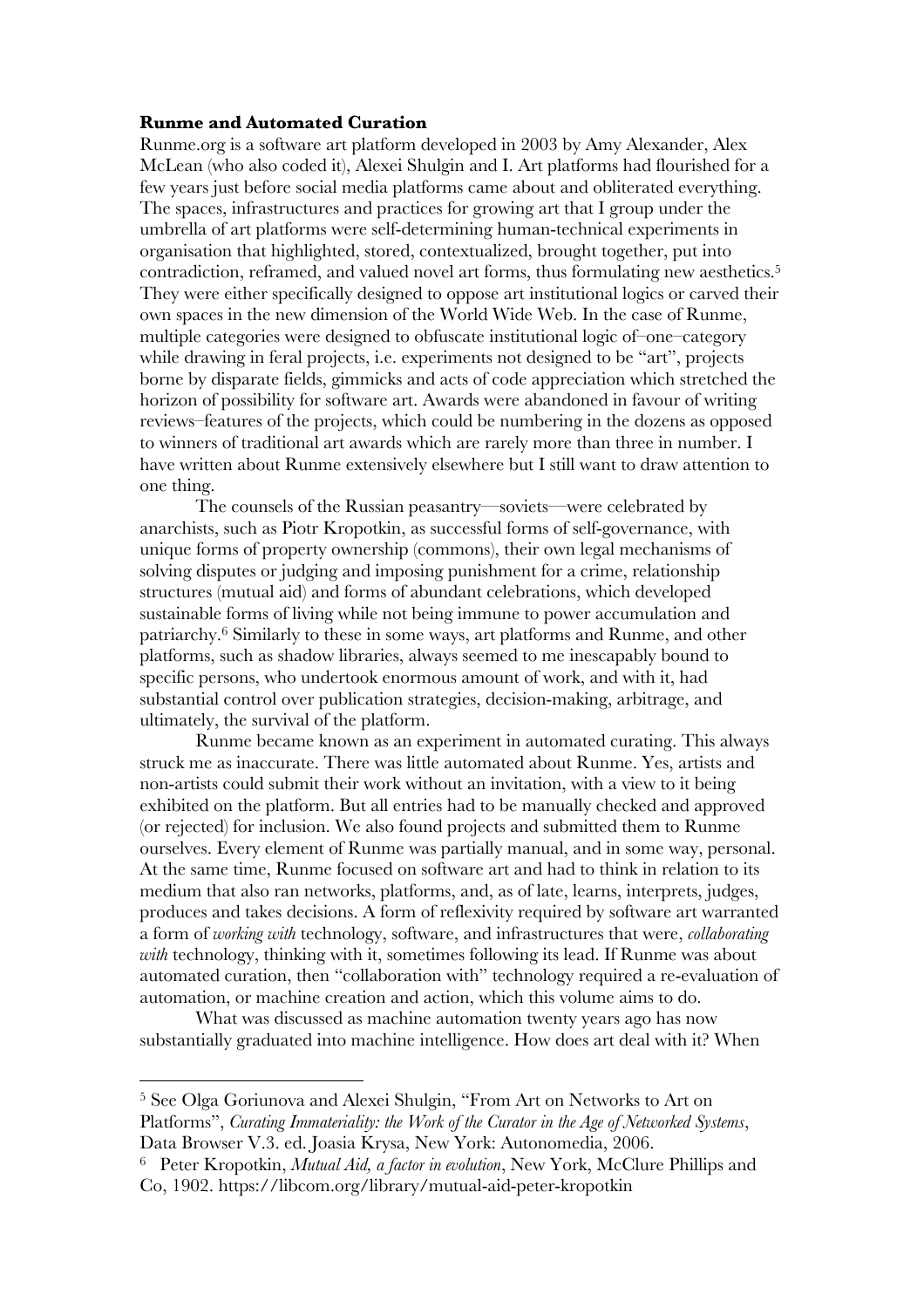automation is shifting from the manual and personal into cognitive, emotional, creative and universal activity of artificial intelligence, the baby steps of early automation of art curating and co-authoring *with* the machine can be clearly seen as delineating the grammar of problems to come: the search for the subject, the predicate of actions available, the morphology of the entity, the lexicon of the database, the syntax of the infrastructure and many other conditions to come.

## *Suicide Letter Wizard* **- Algorithmically Assisted Farewell**

I discovered the text that follows when searching my hard drive for documentation of Readme software art festivals' and related exhibitions' in response to a request from a student writing their doctoral thesis on software art. It must have been written in 2003, the same year that Runme was launched and I made my only art project, the *Suicide Letter Wizard for Microsoft Word* (SLW). The "Template Art Manifesto" was written to accompany SLW, a little piece of software (called "wizards" at the time and now more known as setup assistants) that guided the user through writing a suicide letter and, at the end of the process, launched Word, creating the desired document.

Designed using the inbuilt aesthetics of Microsoft's operating system, it included steps, such as "choose salutation" (and ending), "choose category" (supplied with pre-written content), "add sender information" and "choose style", among others. The styles (parodic, like the whole project) were created using Microsoft clip art. The project was a response to the new release of Microsoft Office that included hundred of templates for all occasions of life bar the sad, bad, intolerably awful and atrocious ones. I reproduce the text here in full in its original form.



<Caption> Olga Goriunova (2003), *Suicide Letter Wizard for Microsoft Word*.

# **"Click a Pathway for Some Great Ideas ® or Template Art Manifesto" (2003)**

Chicken fillet, sprinkled with salt, red and black pepper, curry and coriander, costs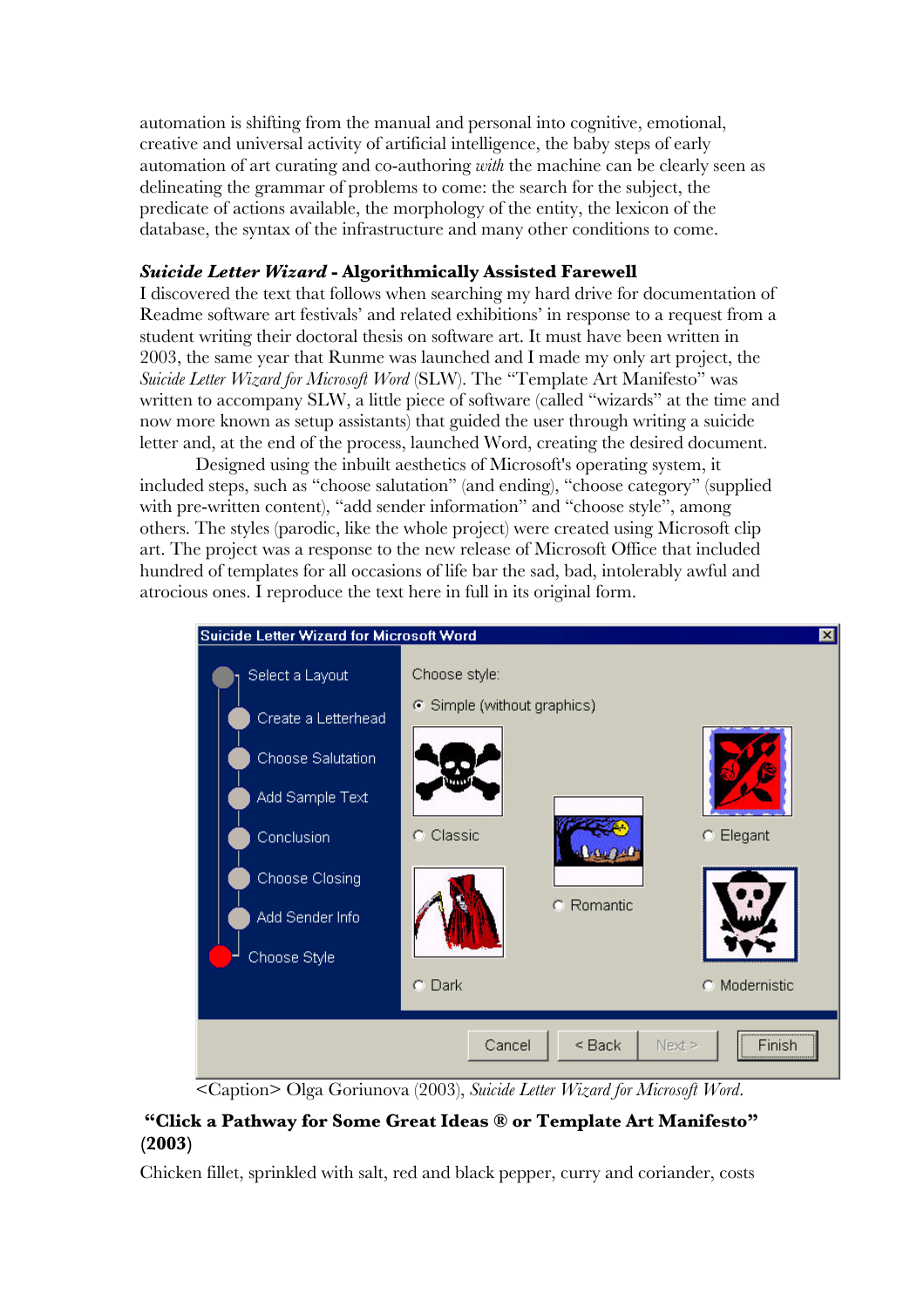much less in the supermarket than the whole chicken. You get it packed into a tidy plastic container along with a clear instruction how to fry it. Well, of course, you can choose not to fry it, but rather steam it, but you will agree that you wouldn't really steam curry chicken. Nor would you make a soup out of it. Basically all that you can do is fry it.

No doubt, it is very convenient. You shouldn't even remember to salt the dish. Strictly speaking, I also doubt that a lot of young adults today know how to cut chicken into pieces. And even my mother can't identify which part of the cow the particular piece of beef comes from. But if you take an old cooking book, there you can get all the knowledge. Though you won't be able to apply it. Cooking today is performed with the help of dish templates. Prepared products, instructions to follow, and here we go, enjoy you being a virtuoso cook.

Template, a combination of prepared / existing content and instructions how to achieve a particular result with it, has been introduced to private life long ago. I remember meccano sets of plastic or metal details for assembling a plane or a ship, which adults adored no less than kids.

In the digital domain, there appear more possibilities to form consistent instructions. In fact, instructions can be regarded as core components of digital realm based on algorithms. As culture is becoming digital, and the very nature of digitality is collage and plagiarism, templates and wizards for templates form an important part of our digital cultural life. Digital culture at large can be called a template culture.

Let us take an example of programs for generating or processing music. Every second teenager spends a significant amount of time playing with sound libraries, mixing and looping or generating musical pieces of certain style, length and melodic structure. He or she works with cultural heritage and set of instructions for achieving certain goal of "creating" a piece. If you purchase a server space today, along with the server space you can possibly get a program for generating your web site. You can also generate CD covers, paintings, sculptures, letters, fliers, postcards, wedding planners, photo frames, home inventory worksheets, car loan worksheets, vehicle logs, travel planners, fitness tracking, moving lists, CV and portfolios, home improvement worksheets, sports team records, tape inventory, certificates, cover letters, gift labels, journals, menus, shopping lists, travel journals, party invitations and planners, school reports, newsletters, instruction sheets, bibliographies, and monthly financial reports.

Is there something else you might need in life? Probably, a funeral planner? Divorce planner? Or suicide letter wizard? As Frankfurt school showed long ago, one of the main tasks of culture industry is to make people forget about grief and death. The intertwinement between entertainment and manipulation in pop culture was discussed before being discredited as a line of questioning. And if for Windows 3.1, Microsoft suggested a template that was nothing more than a particular web-hosting contract (without any pretensions for global usability of it), Microsoft Works 6.0 helps you write a letter of sympathy to your friend who is in the hospital (or rather, it will write it for you).

When using templates, everyone can feel himself/herself creative. You are a great DJ when you are 15, a great cook when you are 20, and a great artist when you are 25. When using templates your individual preferences are very much respected. For instance, you are absolutely free in choosing the layout for your letter. You are free to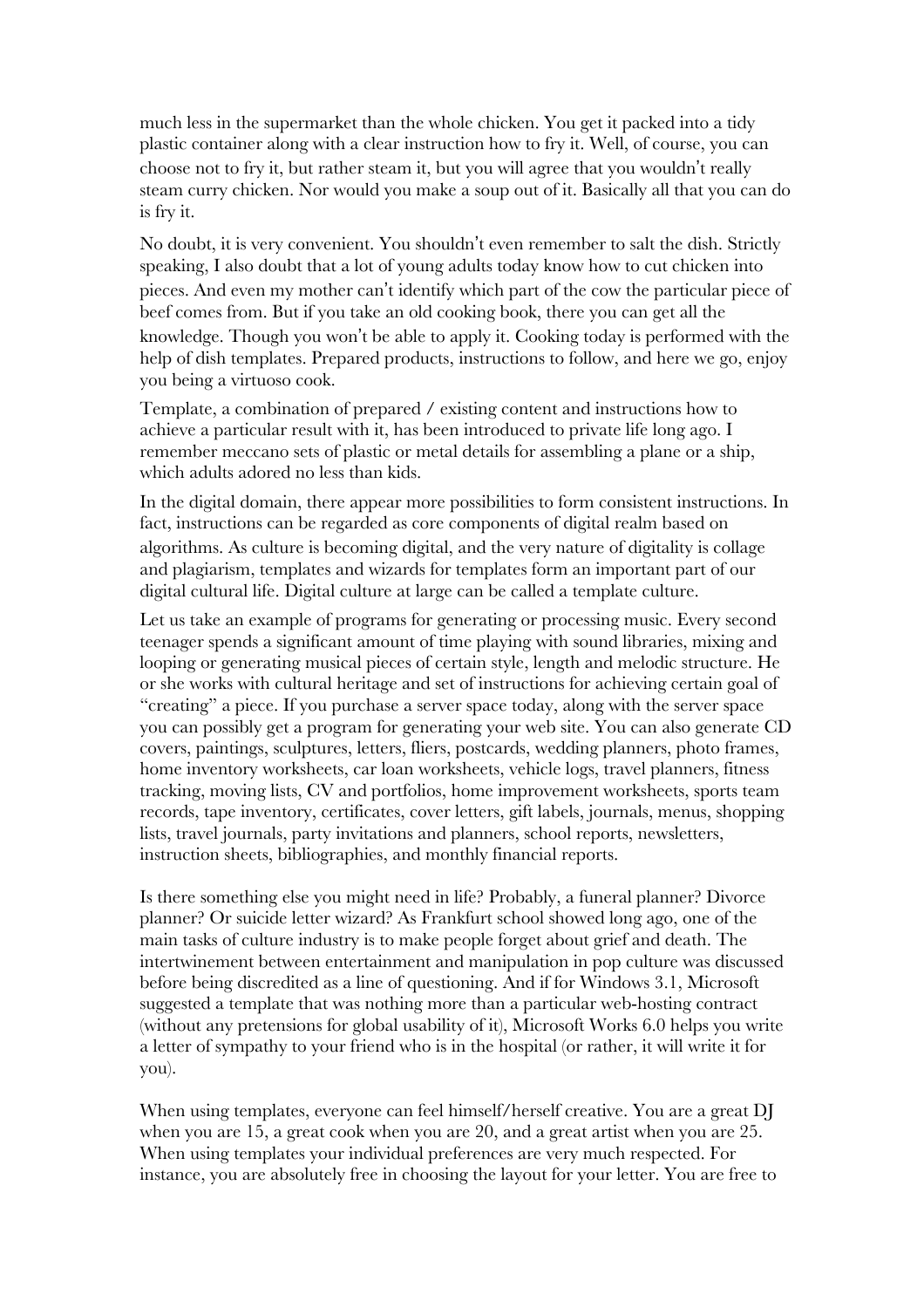cook whatever you want from curry chicken breasts.

Today's culture is digital culture. Digital culture is template culture. If there is template culture, there is template art.

Associated works: 1. Suicide Letter Wizard for Microsoft Word ®

### **Machine Curation**

 $\overline{a}$ 

It is with archival fever that I look at this text. It draws the contours of the discourse of digital culture with an implicit reference to the notion of the defunct author, claiming our digital environment as plagiaristic. This word has since disappeared from cultural discourse, being only relevant to university administration and the TurnItIn software that supplants it. The closest contemporary development following on from plagiarism is that of training datasets. Training datasets for image recognition (with ImageNet as an example) were populated early-on by Flickr images, annotated through the mechanisms of Mechanical Turk by people in dozens of countries.7 In summary, bad images from social networks formed the foundation of computer vision - a form of artificial intelligence working on the basis of *whatever* data labeled by *whomever*. Can we thus talk of AI in terms of plagiarism? It might seem that in our data culture, there is no data but *plagiarist data*. Amy Alexander's *Plagiarist* (1998-) copied corporate websites, included all "sorts of projects involving other people's data" and "as a result, (has) organically grown into a mess".8 Today, models are trained on such data, amplifying old habits through the feedback loops of computational practices. What the "Template Art Manifesto" called "consistent instructions", i.e. templates and algorithms, is now replaced by models with a capacity to learn and handle complexity, or at least provide a framework for plagiaristic data practices that only sometimes grow into a mess (for instance, becoming known when image-labeling is surfaced that is explicitly racist, or attention is drawn to discriminating judicial or actuarial decisions derived from computer modeling). But can we even trust ourselves to judge the success and failure of  $Al^9$  with any more precision than the "Template Art Manifesto" did?

There is also a certain aesthetic judgment that is easily detectable in the text, which presents a certain reduction in knowledge and artfulness once the age of the template arrives. This has not gone away. It is indeed partly rooted in a much older disdain for technological and indeed scientific reason, such as, for instance,

<sup>7</sup> Olga Goriunova, "Humans Categorise Humans: on *ImageNet Roulette* and Machine Vision" in Donaufestival: Redefining Arts Catalogue, April 2020. https://pure.royalholloway.ac.uk/portal/files/41356875/ENG\_Olga\_Goriunova\_H

uman\_Categories\_DonauFestival\_article.pdf

<sup>8</sup> Amy Alexander. *Plagiarist.org* (1998-); https://amy-alexander.com/projects/internetart/plagiarist-org.html

<sup>9</sup> Mercedes Bunz, "The calculation of meaning: on the misunderstanding of new artificial intelligence as culture", *Culture, Theory and Critique*, 60:3-4, 2019.